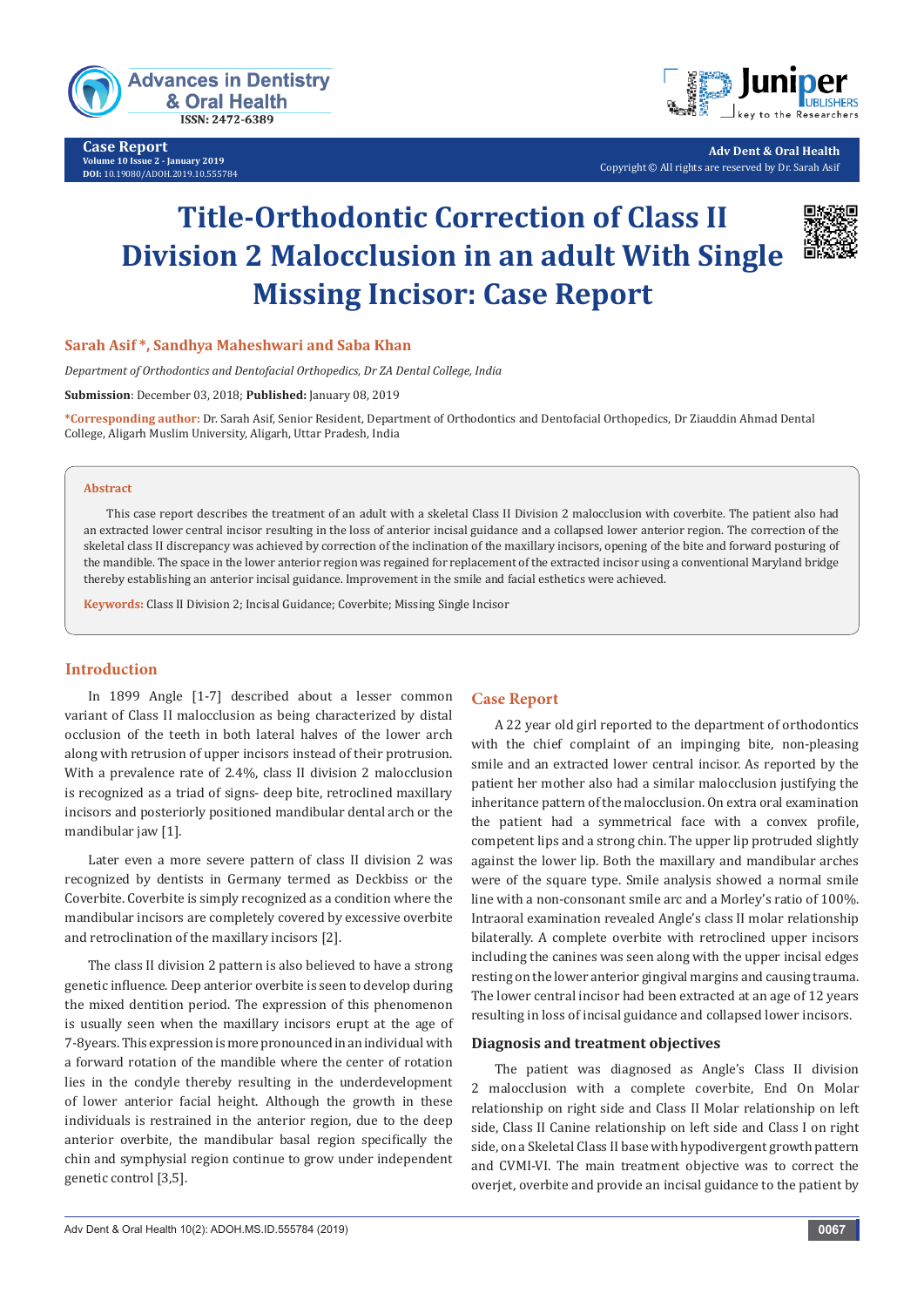replacing the lower incisor. Hence, a non-extraction treatment plan for correction the position of upper incisors, deep bite, midline

shift, class II relation and replacement of the extracted incisor to achieve ideal incisal guidance was outlined (Figures 1 & 2).



**Figure 1:** Pre-treatment extra oral and intra oral photographs.



**Figure 2:** Pretreatment radiographs.

#### **Treatment Alternatives**

The main objective of the treatment was correction of the overjet and overbite and replacement of the missing central incisor. The best available treatment option for replacement of the missing central incisor was an implant prosthesis, which also involved a surgical intervention. Though the benefits of this treatment option were understood by the patient, the patient and her family were reluctant to opt for this option due to the surgical procedures involved and high cost of dental implants in addition to the expenses of orthodontic treatment. Hence, it was decided to proceed with the orthodontic correction of the malocclusion along with a resin bonded fixed partial denture.

## **Treatment Progress**

The maxillary arch was banded and bonded using preadjusted edgewise appliance (MBT 0.022x0.028 slot) and an initial 0.016" NiTi wire was placed for leveling and alignment of the upper arch and correction of the inclination of the upper incisors. After significant correction in the inclination of the upper incisors and bite opening, the lower arch was banded and bonded and a continuous 0.016" NiTi wire placed. Upon progression to round stainless steel wire, NiTi open coil spring was placed with respect to the missing lower right central incisor for regaining of space. Upper and lower wires were progressed up to 0.019x0.025" stainless steel with incorporation of torque in the upper anterior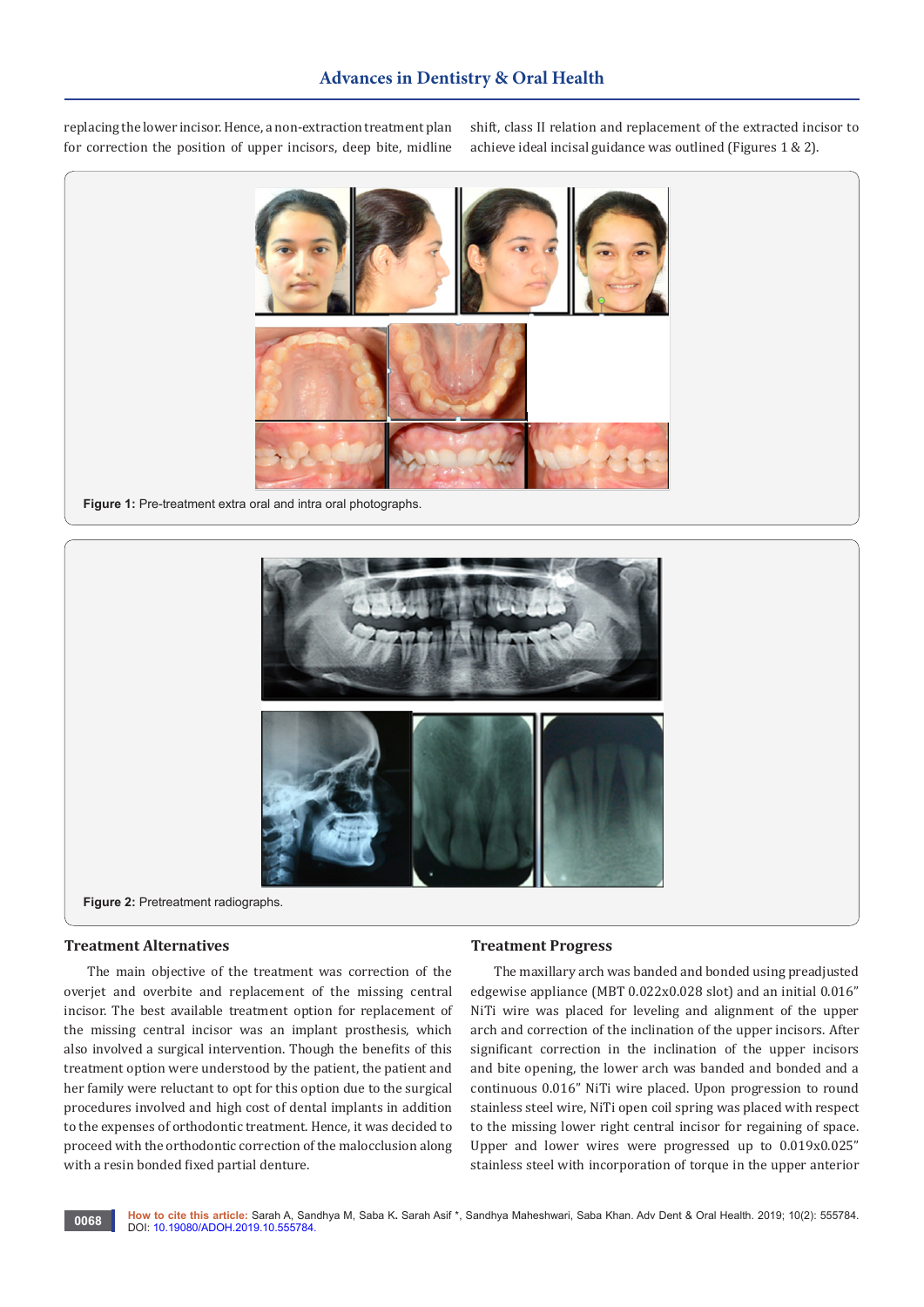segment of the wire, to further correct the inclination of the incisors and canine. After optimum space was created for the lower central incisor a removable space maintainer was fabricated to

maintain the space of the missing incisor until its replacement and completion of the active orthodontic treatment. Class II elastics were used for the correction of class II relationship (Figure 3).



**Figure 3:** NiTi coil spring placed for space creation of missing 41.

#### **Replacement of Lower Missing Incisor**



**Figure 4:** Post treatment extra oral photographs.



**Figure 5:** Post treatment photographs.

This aspect of the treatment required interdisciplinary management in collaboration with a prosthodontist. Since the patient undergoing the orthodontic treatment was an adult, the

growth of the alveolar ridges had ceased and hence the post orthodontic restorative alternatives considered were; implant supported prosthesis or a fixed prosthesis such as resin bonded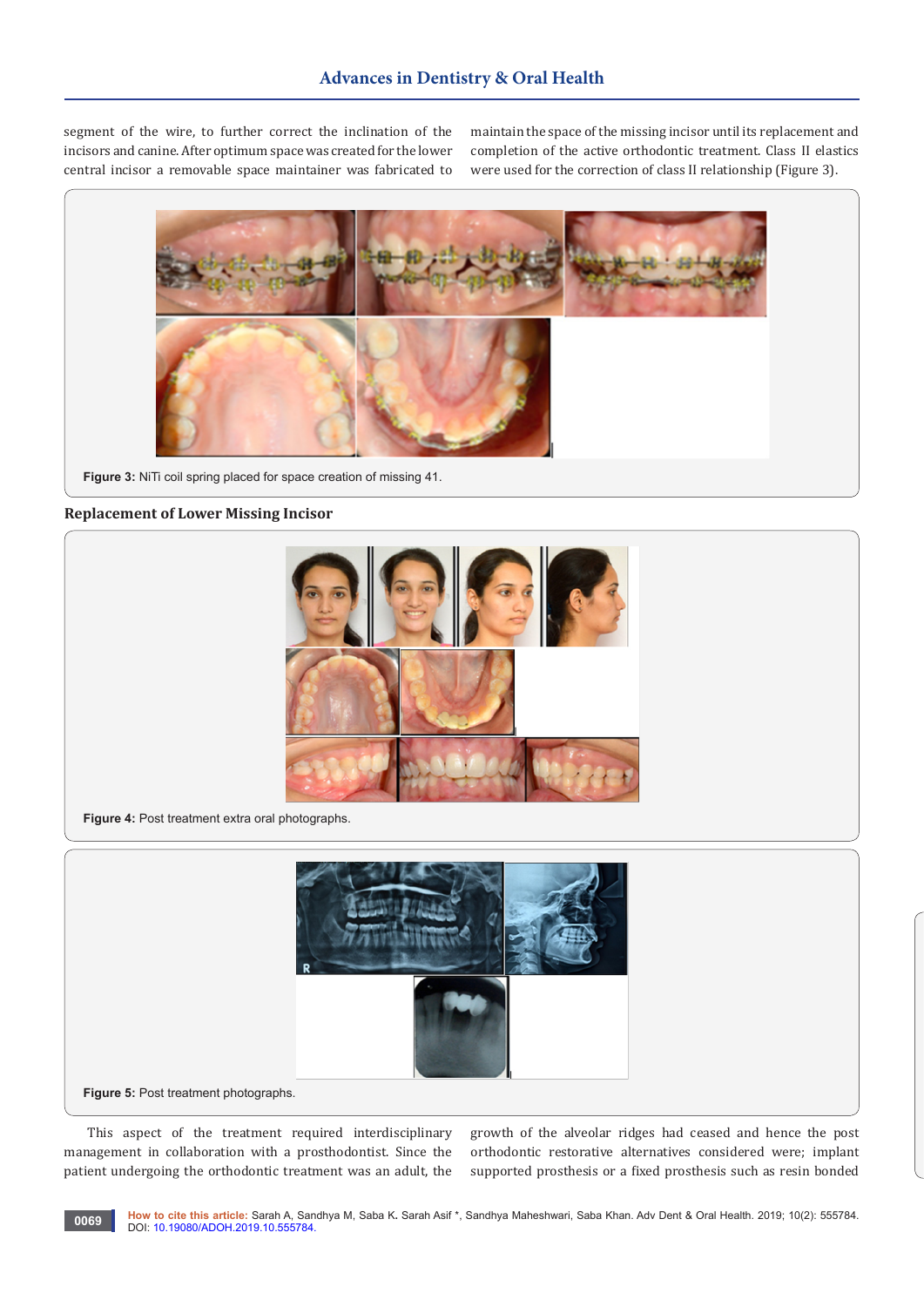fixed partial denture or the Maryland bridge. Upon evaluation and assessment of the available alveolar bone width and depth the Maryland bridge was the most suitable prosthesis for the patient. Upon completion of the orthodontic treatment the appliance was de-bonded and upper removable retainer with anterior reverse incline plane to hold the mandible was given and a lower hawley's retainer was given. Also, a prosthetic replacement given in place of the missing lower incisor until the placement of the definitive prosthesis (Figures 4 & 5) (Table 1).

| <b>Parameter</b>                               | <b>Pre-treatment</b> | <b>Post-treatment</b> |
|------------------------------------------------|----------------------|-----------------------|
| <b>SNA</b>                                     | $81^\circ$           | $81^\circ$            |
| <b>SNB</b>                                     | $77^\circ$           | $77.5^\circ$          |
| ANB $(3.12 \pm 1.8^{\circ})$                   | $4^\circ$            | $3.5^\circ$           |
| $N \perp$ to A point (-4.46 mm)                | $-4mm$               | $-3mm$                |
| $N \perp$ to B point (-11.03 mm)               | $-14$ mm             | $-11$ mm              |
| N to Pog                                       | $-12mm$              | $-11$ mm              |
| $FMA (28.83 \pm 2^{\circ})$                    | $21^\circ$           | $21^{\circ}$          |
| SN-MP (32-35°)                                 | $28^\circ$           | $28^{\circ}$          |
| $Mx1$ to NA $(4.92\pm.05$ mm)                  | 4 <sub>mm</sub>      | 4 <sub>mm</sub>       |
| Mx1 to NA (24.02±5.82°)                        | $16^{\circ}$         | $20^{\circ}$          |
| Md1 to $NB(6±1.7mm)$                           | 4mm                  | 6mm                   |
| Md1 to NB $(27\pm4.3^{\circ})$                 | 19°                  | $30^\circ$            |
| <b>IMPA</b>                                    | $93^\circ$           | $109^\circ$           |
| E-line Upper lip (-4mm)                        | $-6mm$               | $-4mm$                |
| E-line Lower lip (-2mm)                        | $-3mm$               | $-2mm$                |
| Nasolabial angle $(102^{\circ} \pm 4^{\circ})$ | $96^\circ$           | $96^\circ$            |

#### **Table 1:** Cephalometric table.

#### **Discussion**

Deep bite is one of the most common malocclusions and it is also said to be one of the most difficult to treat. Nanda2 stated that even a range of 25-40% in the absence of any associated functional or TMJ problem is normal. The etiology of deep bite can be a skeletal or a dental discrepancy and often deep bite is approached as a clinical manifestation of an underlying discrepancy. A skeletal deep bite is seen to be associated with a forward or a horizontal growth pattern wherein there is a growth discrepancy of the maxillary and mandibular jaw bases, convergent rotation of the jaw bones or a deficient mandibular ramus height. Whereas a dental deep bite results due to supraocclusion of incisors or under eruption of the molars or combination of both. In this patient, the deep bite was skeletal with the mandible positioned backward and a normal mandibular ramal length [2,4].

Upon correction of the inclination of the upper incisors unlocking of the mandible was seen, allowing the posteriorly displaced mandible to move forwards thus simplifying the correction of the Class II discrepancy. This unlocking of the mandible was also seen in our patient which thereby negated the need of any additional class II force for forward reposition of the

mandible. Also, since the ideal overjet was attained, there was no scope of any further advancement of the mandible. The use of class II elastics aided in retaining the forward position of the mandible along with a vertical component on the molars leading to the opening of bite further [6,7].

Five important occlusal treatment goals depend on the correct contour and position of the lower anteriors; Esthetics, Phonetics, Occlusal plane, Anterior guidance and Stability. One of the principle roles of anterior guidance is also to protect the posterior occlusion by dis-occluding the posterior teeth during all the excursive movements. The lower incisal edges are also considered as the starting point for anterior guidance hence rendering them an important determinant in the post treatment stability of orthodontic treatment [8].

 One of the main objectives of our treatment was replacement of the missing central incisor to establish a proper overjet, overbite and incisal guidance. Although, with the emerging trends an implant is the best prosthesis, however in this patient since the patient had to get the central incisor extracted at an early age, there wasn't adequate bone support in the region to receive an implant as prosthesis and therefore the Maryland bridge was preferred as the most suitable prosthesis. One of the advantages of the Maryland bridge is that it requires minimal preparation of the adjacent teeth surfaces since it is cemented directly onto the enamel of the teeth and poses minimal risk of sensitivity in the teeth post procedure.

## **Conclusion**

Treating adults with Class II division 2 malocclusion is always challenging. However proper diagnosis of the underlying discrepancy and meticulous treatment planning aimed at the correction of the etiology is the surest way to achieve predictable results with minimal side effects. The proposed treatment goals helped us achieve a stable occlusion along with enhanced esthetics. The treatment provided to this patient produced a significantly enhanced occlusion, along with favorable profile and smile changes.

#### **References**

- 1. [Cleall JF, BeGole EA \(1982\) Diagnosis and treatment of Class II division](https://www.ncbi.nlm.nih.gov/pubmed/6950679)  [2 malocclusion. Angle Orthod 52\(1\):38-60.](https://www.ncbi.nlm.nih.gov/pubmed/6950679)
- 2. Nanda R Biomechanics and Esthetic Strategies in Clinical Orthodontics. R Nanda (Ed.), in press, WB Saunders Co, Philadelphia, USA.
- 3. Blair ES (1954) A cephalometric roentgenographic appraisal of the skeletal morphology of Class I, Class II division 1, and Class II division 2 malocclusions. Angle Orthod 24: 106-119.
- 4. [Godiawala RN, Joshi MR \(1974\) A cephalometric comparison between](https://www.ncbi.nlm.nih.gov/pubmed/4527603)  [Class II division 2 malocclusion and normal occlusion. Angle Orthod](https://www.ncbi.nlm.nih.gov/pubmed/4527603)  [44\(3\): 262-267.](https://www.ncbi.nlm.nih.gov/pubmed/4527603)
- 5. [Peck S, Peck L, Kataja M \(1998\) Class II division 2 malocclusion: a](https://www.ncbi.nlm.nih.gov/pubmed/9503130)  [heritable pattern of small teeth in well-developed jaws. Angle Orthod](https://www.ncbi.nlm.nih.gov/pubmed/9503130)  [68\(1\): 9-20.](https://www.ncbi.nlm.nih.gov/pubmed/9503130)
- 6. [Trimmons LS \(1972\) Induced change in the anteroposterior](https://www.ncbi.nlm.nih.gov/pubmed/4504542)  [relationship of the jaws. Angle Orthod 42\(3\): 245-250.](https://www.ncbi.nlm.nih.gov/pubmed/4504542)